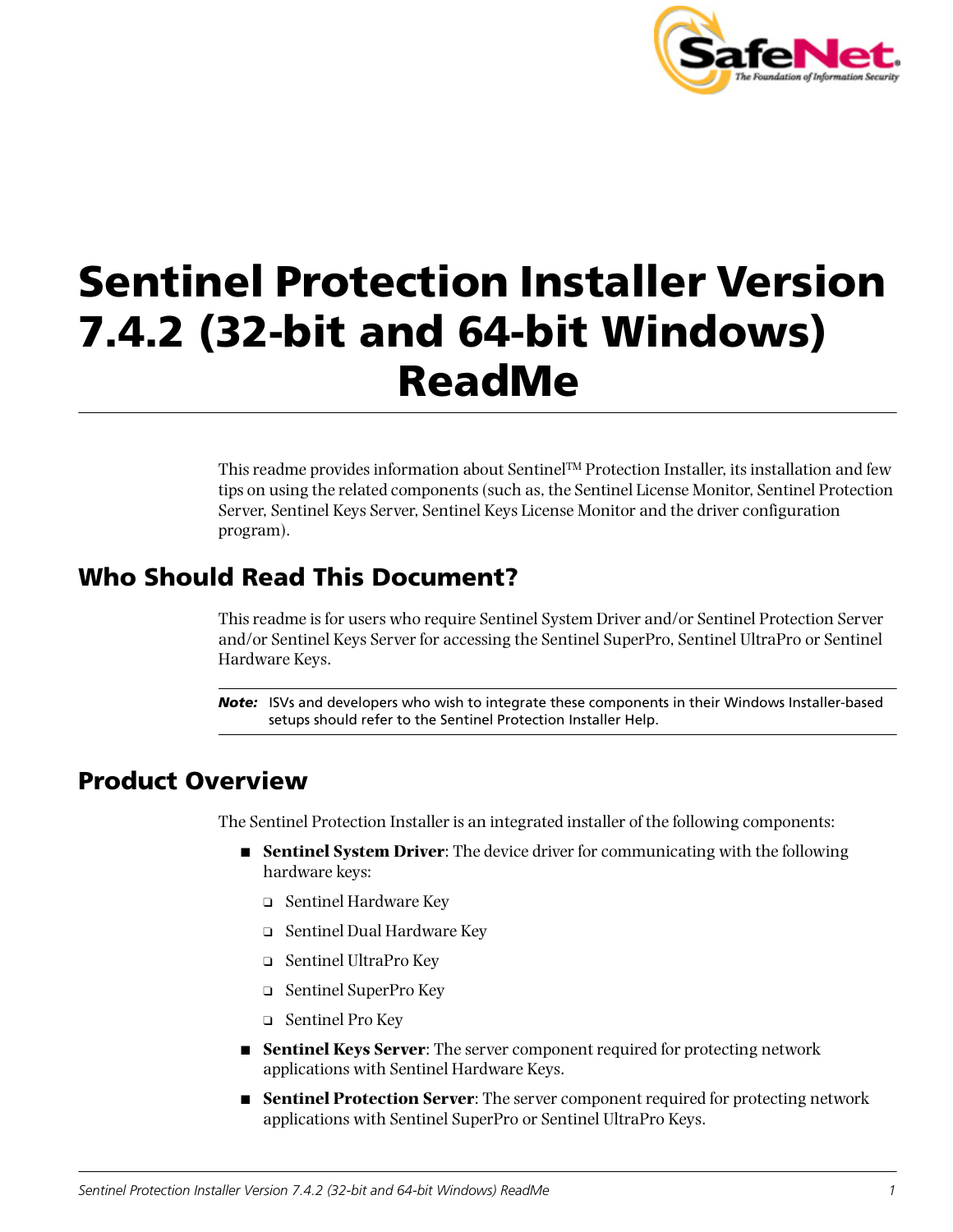# **Installation**

This section contains details regarding the installation.

# **Platforms Supported**

- This installer can be run on Microsoft Windows 98/ME/2000/XP(32-bit and 64-bit)/ Server 2003(32-bit and 64-bit)/Vista(32-bit and 64-bit).
- The 32-bit Sentinel System Driver runs on Microsoft Windows 98, ME, 2000, XP (32-bit), Server 2003 (32-bit) and Vista (32-bit). The 64-bit Sentinel System USB Driver runs on Windows XP (64-bit), Server 2003 (64-bit) and Vista (64-bit).

The 32-bit Sentinel System Parallel Driver runs on Microsoft Windows 98, ME, 2000, XP (32-bit) Server 2003 (32-bit) and Vista (32-bit). The 64-bit Sentinel System Parallel Driver runs on Windows XP (64-bit), Server 2003 (64-bit) and Vista (64-bit).

- The 32-bit Sentinel Protection Server runs on Microsoft Windows 98/ME/2000/XP (32bit and 64-bit)/Server 2003(32-bit and 64-bit) and Vista(32-bit and 64-bit).
- The 32-bit Sentinel Keys Server is supported on Microsoft Windows 2000, XP (32-bit and 64-bit), Server 2003 (32-bit and 64-bit) and Vista(32-bit and 64-bit).

# **Where Should I Run This Installer**

You must run this installer on the system where the hardware key is to be attached. This can be a stand-alone system or a network system (and multiple applications in the subnet access the keys concurrently).

*Note:* Internet installer does not include Windows installer 2.0

# **General Upgrade Information**

The following points are useful if you are installing Sentinel Protection Installer for the first-time on a system:

- When you run the setup program, it will automatically update your version of the Windows Installer (to version 2.0) if necessary. It will not provide any prompt before doing this. If you are not sure you want to update the Windows Installer, do not run this program.
- After installing this software on Win98, if you have upgraded from Windows 98 to 2000, XP or Vista, you must first uninstall Sentinel Protection Installer using its *setup.exe* (and not through the **Add/Remove Programs** option in **Control Panel**), and then reinstall it.

# **Installation Notes**

#### *Note:* **Administrator privileges required for installing this software** In order to set up this software on Windows NT-based platforms, you must have Administrator privileges.

Double-click the *setup.exe* provided with this product to launch the installer. Please follow the on-screen instructions to complete the installation.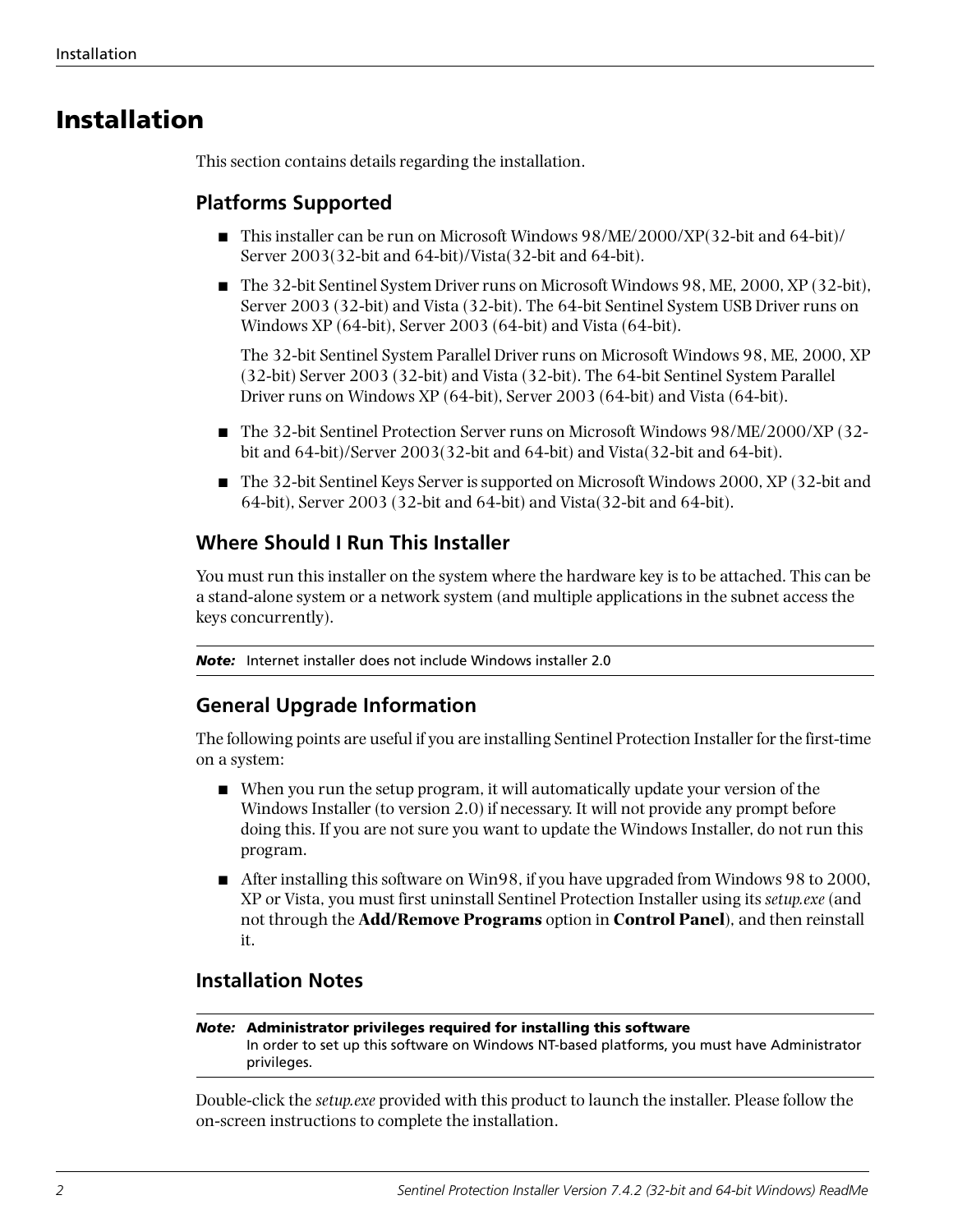# **The Installed Directory Structure**

The Sentinel Protection Server, Sentinel Keys Server and the Sentinel System Driver files are installed at the locations explained below.

#### *Note:* **Do not move the files**

Do not move any of the files installed or the files that are created subsequently at these locations (such as the *sntlpass.dat* file which is generated for canceling a license).

| Component                                   | Path                                                                                                                                                                                                                                                               | <b>Description</b>                                                                                                                                                                                                                                                                                                                                                                                                                                                                                                                                                                                                                                                                                                                                                          |
|---------------------------------------------|--------------------------------------------------------------------------------------------------------------------------------------------------------------------------------------------------------------------------------------------------------------------|-----------------------------------------------------------------------------------------------------------------------------------------------------------------------------------------------------------------------------------------------------------------------------------------------------------------------------------------------------------------------------------------------------------------------------------------------------------------------------------------------------------------------------------------------------------------------------------------------------------------------------------------------------------------------------------------------------------------------------------------------------------------------------|
| <b>Sentinel System</b><br><b>Driver</b>     | $\Box$ On Windows 32-bit: < $OS$<br>Drive>\Program Files\Common<br>Files\ Safenet Sentinel\Sentinel<br><b>System Driver</b><br>$\Box$ On Windows 64-bit: < $OS$<br>Drive>\Program Files(x86)\Com-<br>mon Files\ Safenet Sentinel\Senti-<br>nel System Driver       | Contains SetupSysDriver.exe (the driver<br>configuration program) and few driver-<br>related files.                                                                                                                                                                                                                                                                                                                                                                                                                                                                                                                                                                                                                                                                         |
| <b>Sentinel Keys Server</b>                 | On Windows 32-bit: < OS<br>Drive>\Program Files\Common<br>Files\Safenet Sentinel\Sentinel<br><b>Keys Server</b><br>$\Box$ On Windows 64-bit: < $OS$<br>Drive>\Program Files(x86)\Com-<br>mon Files\Safenet Sentinel\Senti-<br>nel Keys Server                      | Contains the Sentinel Keys Server's<br>executable (sntlkeyssrvr.exe) that<br>installs Sentinel Keys Server, the<br><b>Password Generation Utility</b><br>(PwdGenUtility.exe), the Sentinel Keys<br>License Monitor files in the Voot<br>directory, and the files for cancel license<br>module.                                                                                                                                                                                                                                                                                                                                                                                                                                                                              |
| <b>Sentinel Protection</b><br><b>Server</b> | $\Box$ On Windows 32-bit: < $OS$<br>Drive>\Program Files\Common<br>Files\SafeNet Sentinel\Sentinel<br><b>Protection Server</b><br>$\Box$ On Windows 64-bit: < $OS$<br>Drive>\Program Files(x86)\Com-<br>mon Files\SafeNet Sentinel\Senti-<br>nel Protection Server | On Windows 9x systems:<br>$\Box$ The <i>Win9x</i> directory is created,<br>which contains the Sentinel Protec-<br>tion Server's executable<br>(spnsrv9x.exe), the Password Gener-<br>ation Utility (PwdGenUtility.exe),<br>the Sentinel License Monitor files in<br>the voot directory, and the files for<br>cancel license module<br>$\Box$ loadserv.exe<br>□ SPNSrvStop.exe<br><b>On Windows NT-based systems:</b><br>$\Box$ The <i>WinNT</i> directory is created,<br>which contains the Sentinel Protec-<br>tion Server's executable<br>(spnsrvnt.exe), the Password Gener-<br>ation Utility (PwdGenUtility.exe),<br>the Sentinel License Monitor files in<br>the Voot directory, and the files for<br>cancel license module<br>$\Box$ loadserv.exe<br>□ SPNSrvStop.exe |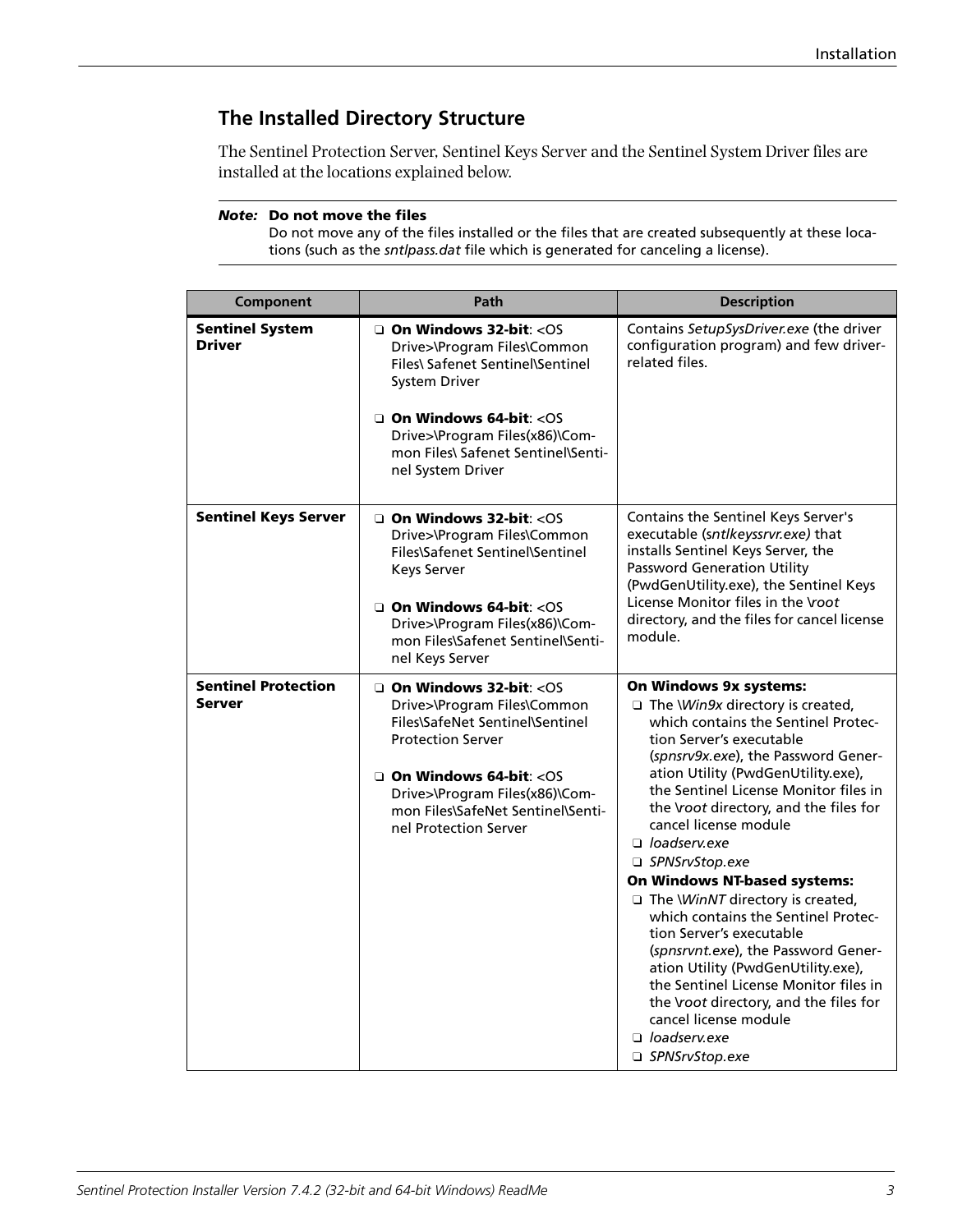

#### **WARNING!**

Make sure that *\root* directory and its files of Sentinel Protection Server or Sentinel Keys Server are neither moved or deleted. This directory must co-exist with the Sentinel Protection Server or Sentinel Keys Server executable on a system.

# **Late-breaking News!**

When the license sharing was enabled and hearbeat interval was set too short, the Sentinel Protection Server consumed excessive CPU resources as soon as two or more clients timed-out simultaneously. This problem has been fixed in the Sentinel Protection Server included with this release.

# **Tips on Using Various Options**

This section contains tips on using the various applications and options that might be of help while you use Sentinel System Driver and/or Sentinel Protection Server and/or Sentinel Keys Server.

# **About Sentinel License Monitor (For Sentinel UltraPro and Sentinel SuperPro keys)**

Sentinel License Monitor shows the details of the Sentinel UltraPro and Sentinel SuperPro keys attached to a system and clients accessing them, via a Web browser. It is a convenient way to view and track the license activity and analyze application usage. You can view the following details about the keys connected to a system:

- Serial number, model number and hard limit of the key.
- Track how many licenses are currently in use.
- View the highest number of licenses issued by a key.
- Cancel the license issued to clients.
- Monitor the number of time-outs—the sessions that collapsed without properly releasing the license—recorded by the protection server for clients using licenses from a key.
- Details of the client (such as, the user name, login time, and client process ID) who have currently obtained the license(s) from the key.

## *Prerequisites for Launching the Sentinel License Monitor*

Here are the specific requirements:

- Make sure that the Sentinel Protection Server version 7.4.2 or later is running on the system where the key is attached.
- The client must have Java 2 Runtime Environment (JRE) 1.5 or higher. If it does not already exist, you will be prompted for downloading it.
- The client must be running Internet Explorer version 5.0 (or higher) or Netscape Navigator version 4.6 (or higher).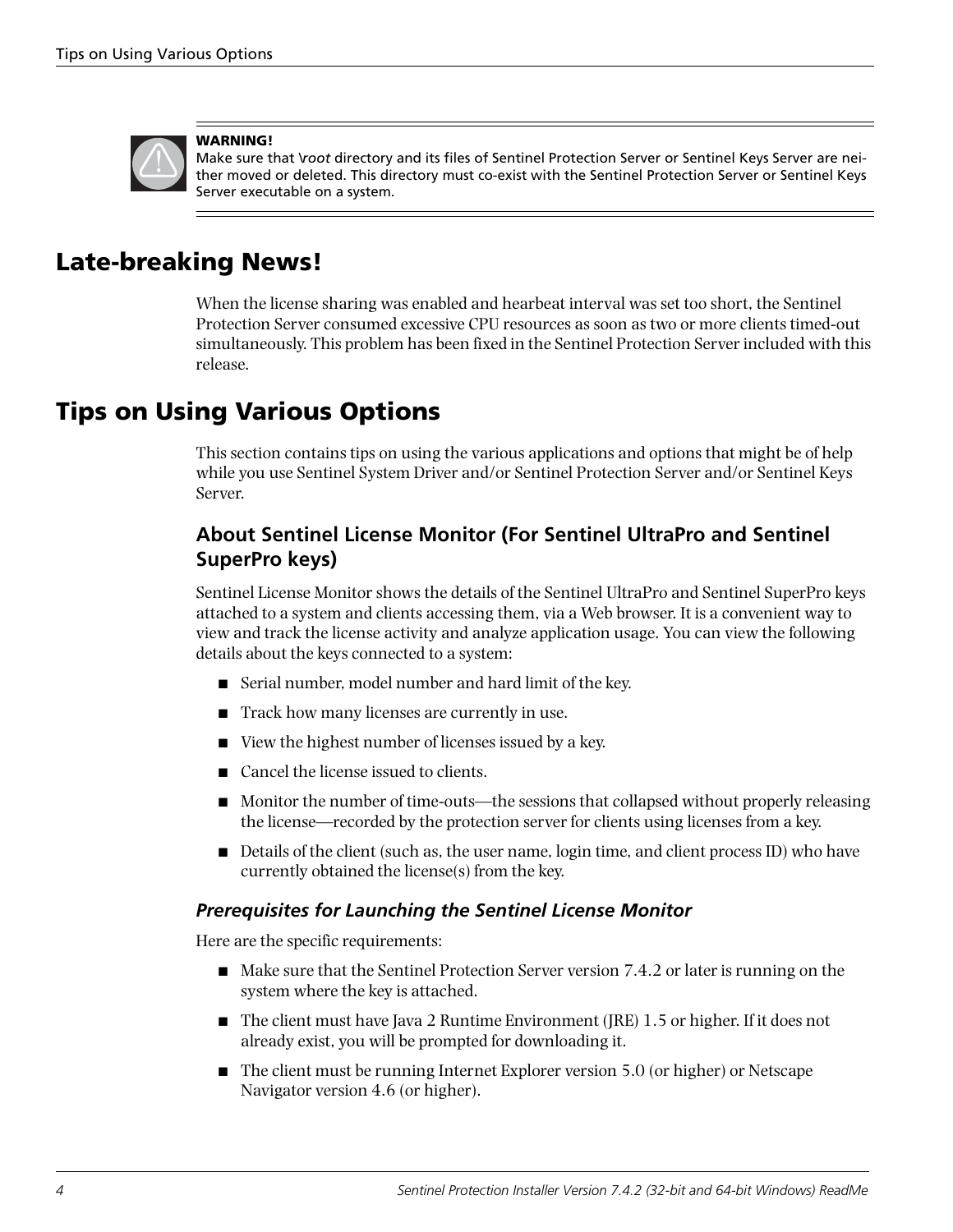### <span id="page-4-0"></span>*Steps for Launching the Sentinel License Monitor*

- 1. Open the Web browser on the system (Internet Explorer 5.0 or higher and NetScape Navigator version 4.6 or higher).
- 2. In the **Address Bar**, type the name or IP address of the system (where the hardware key is attached and protection server is running) in the following format:

http://IP address (or system name):HTTP port number.

For example,

http://198.168.100.254:6002

Press the **Enter** key. The Sentinel License Monitor Web page is displayed.



#### **Sentinel License Monitor**

### **Cancelling a License**

If desired, a system administrator can cancel the licenses issued to the clients from a key. This need might arise in situations when some other privileged client needs a license or an application terminates without releasing the license acquired.

Please follow the steps given below to cancel the licenses in the Sentinel License Monitor: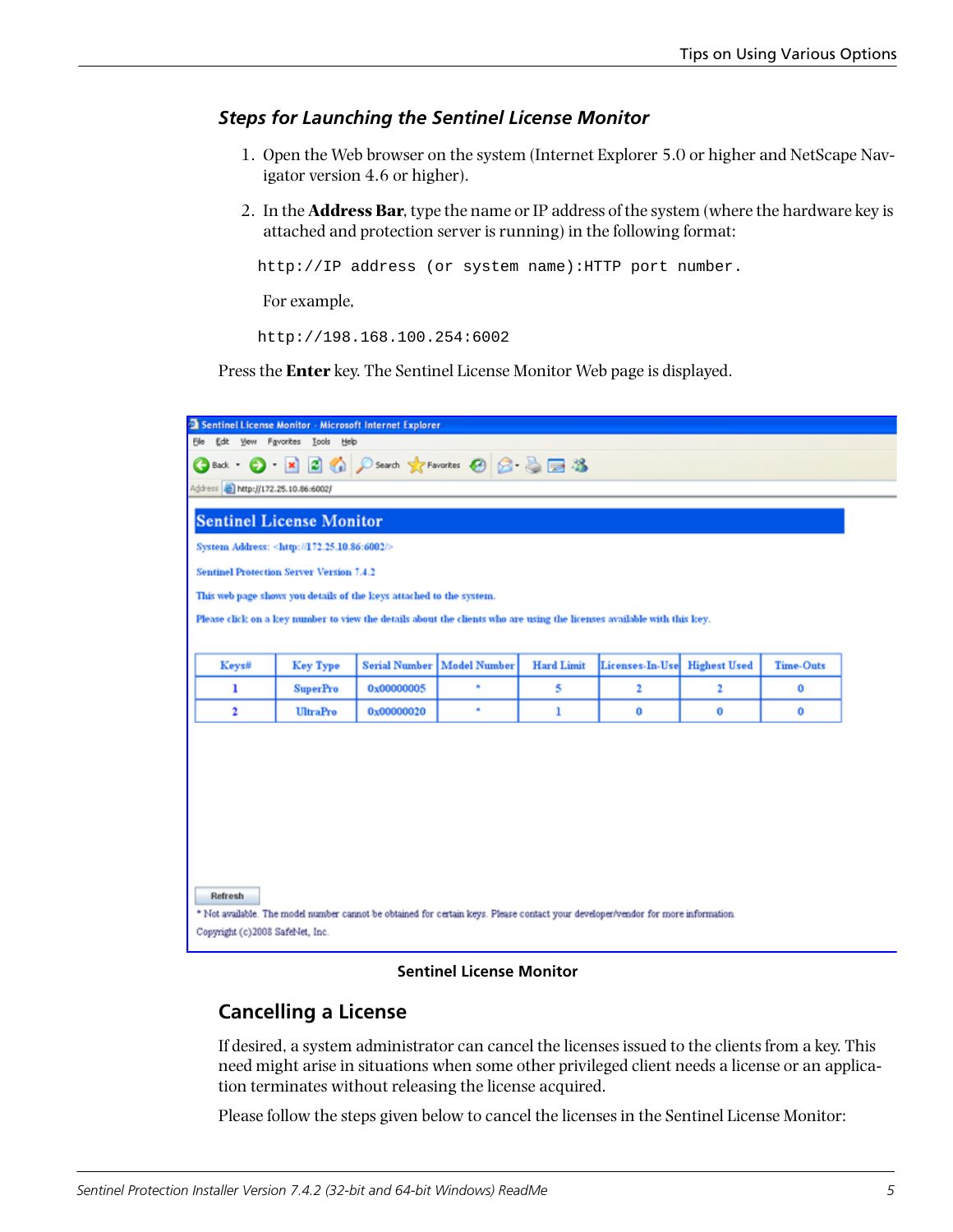- 1. On the system where Sentinel Protection Server is installed, run the Password Generation utility<sup>1</sup> to generate the *sntlpass.dat* file. It is available at the following path:
	- ❑ **For Windows 32-bit**: *<OS drive>:\Program Files\Common Files\SafeNet Sentinel\Sentinel Protection Server*
	- ❑ **For Windows 64-bit**: *<OS drive>:\Program Files(x86)\Common Files\SafeNet Sentinel\Sentinel Protection Server.*

#### *Note:* Do remember the password specified as it will be required for authenticating the cancel license request (see step 6).

- 2. Restart the Sentinel Protection Server.
- 3. Launch the Sentinel Licenses Monitor using the steps described in the ["Steps for Launch](#page-4-0)[ing the Sentinel License Monitor" on page 5](#page-4-0). The key information page will appear.
- 4. Select the key whose licenses are to be canceled. The license usage page will appear.
- 5. Select the **Cancel** check box(es) for the licenses to be canceled. You can cancel up to 10 licenses at a time.
- 6. Click **Cancel License Session**. A dialog box will appear prompting you to provide the same password specified in step 1.
- 7. Click **OK**. The key information page will appear.
- 8. You can verify for the license(s) canceled by launching the license usage page.

#### *Note:* **Unable to cancel a license**

The Sentinel License Monitor will not prompt you for any errors encountered while canceling a license. However, a license will not be canceled if there is excessive traffic in the network or you specified a wrong password in step 6.

# **About the Sentinel Keys License Monitor (for Sentinel Hardware keys)**

Sentinel Keys License Monitor shows the details of the Sentinel keys attached to a system and clients accessing them, via a Web browser. It is a convenient way to view and track the license activity and analyze application usage. You can view the following details about the keys connected to a system:

- Serial number, hardware key type, hard limit and licenses-in-use of the keys attached.
- User limit and other details of the licenses used by a key.
- Information about the clients (such as, the user name, login time, and client process ID) who have currently obtained licenses from the key.
- Cancel the current license sessions.

<sup>1.</sup> The *PwdGenUtility.exe* for Windows and *PwdGenUtility* for Linux and Macintosh.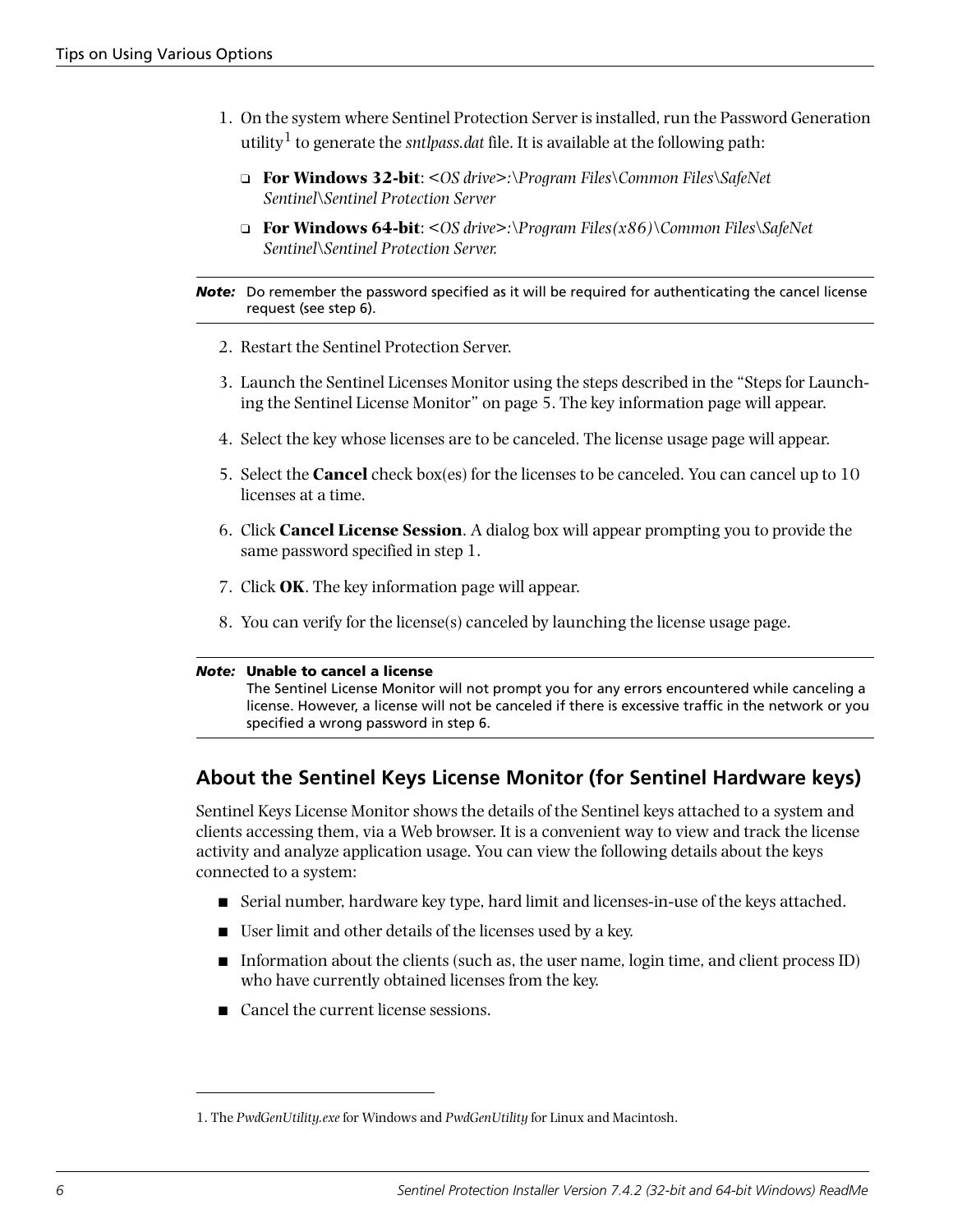### *Prerequisites for Launching the Sentinel Keys License Monitor*

Here are the specific requirements:

- Sentinel Keys Server must be running on the system where the key is attached.
- The client must have Java Runtime Environment (JRE) 1.5 or higher.
- The client must be running Internet Explorer version 5.0 (or higher)/ Netscape Navigator version 4.6 (or higher)/Mozilla FireFox version 1.0 (or higher)/FireFox version 1.0.or higher/Safari version 1.3 (or higher).

#### *Steps for Launching the Sentinel Keys License Monitor*

- 1. Open the Web browser on the system.
- 2. In the **Address Bar**, type the name or IP address of the system (where the hardware key is attached and Sentinel Keys Server is running) in the following format:

http://IP address (or system name):HTTP port number.

For example,

http://198.168.100.254:7002

3. Press the **Enter** key. The Sentinel Keys License Monitor Web page (an example is shown below) is displayed.

| Sentinel Keys License Monitor - Microsoft Internet Explorer |                                                                                                     |                                                 |                   |                 |  |
|-------------------------------------------------------------|-----------------------------------------------------------------------------------------------------|-------------------------------------------------|-------------------|-----------------|--|
| Favorites Tools Help<br><b>Ble</b><br>Edit<br>View          |                                                                                                     |                                                 |                   |                 |  |
|                                                             | ◎Back · ◎ · 図 ◎ p Search 女Favorius ④ ② ③ 回答                                                         |                                                 |                   |                 |  |
| Address <sup>2</sup> http://172.25.10.86:7002/              |                                                                                                     |                                                 |                   |                 |  |
| <b>Sentinel Keys License Monitor</b>                        |                                                                                                     |                                                 |                   |                 |  |
|                                                             | System Address (Sentinel Keys Server Host): <http: 172.25.10.86:7002=""></http:>                    |                                                 |                   |                 |  |
| Sentinel Keys Server Version 1.2.1                          |                                                                                                     |                                                 |                   |                 |  |
|                                                             | This Web page shows information about the Sentinel Keys attached to the system (only network keys). |                                                 |                   |                 |  |
|                                                             |                                                                                                     |                                                 |                   |                 |  |
| Please click on a key# to view details about its licenses.  |                                                                                                     |                                                 |                   |                 |  |
|                                                             |                                                                                                     |                                                 |                   |                 |  |
| Keys#                                                       | Key Type                                                                                            | <b>Serial Number</b>                            | <b>Hard Limit</b> | Licenses-In-Use |  |
| ı                                                           | <b>Sentinel Key</b>                                                                                 | 0x0000037F                                      | 10                | 0               |  |
| 2                                                           | <b>Sentinel Key</b>                                                                                 | 0x00000380                                      | 25                | 0               |  |
| 3                                                           | <b>Sentinel Key</b>                                                                                 | 0x00000040                                      | 4                 | 0               |  |
| 4                                                           | <b>Sentinel Key</b>                                                                                 | 0xB6A072A6                                      | 2                 | 0               |  |
|                                                             |                                                                                                     |                                                 |                   |                 |  |
|                                                             |                                                                                                     |                                                 |                   |                 |  |
|                                                             |                                                                                                     |                                                 |                   |                 |  |
|                                                             |                                                                                                     | Click on a Key to open License Information Page |                   |                 |  |
|                                                             |                                                                                                     |                                                 |                   |                 |  |
|                                                             |                                                                                                     |                                                 |                   |                 |  |
| <b>Refresh</b>                                              |                                                                                                     |                                                 |                   |                 |  |
| Copyright (c)2008 SafeNet, Inc. -                           |                                                                                                     |                                                 |                   |                 |  |
|                                                             |                                                                                                     |                                                 |                   |                 |  |

#### **Sentinel Keys License Monitor - Key Information Page**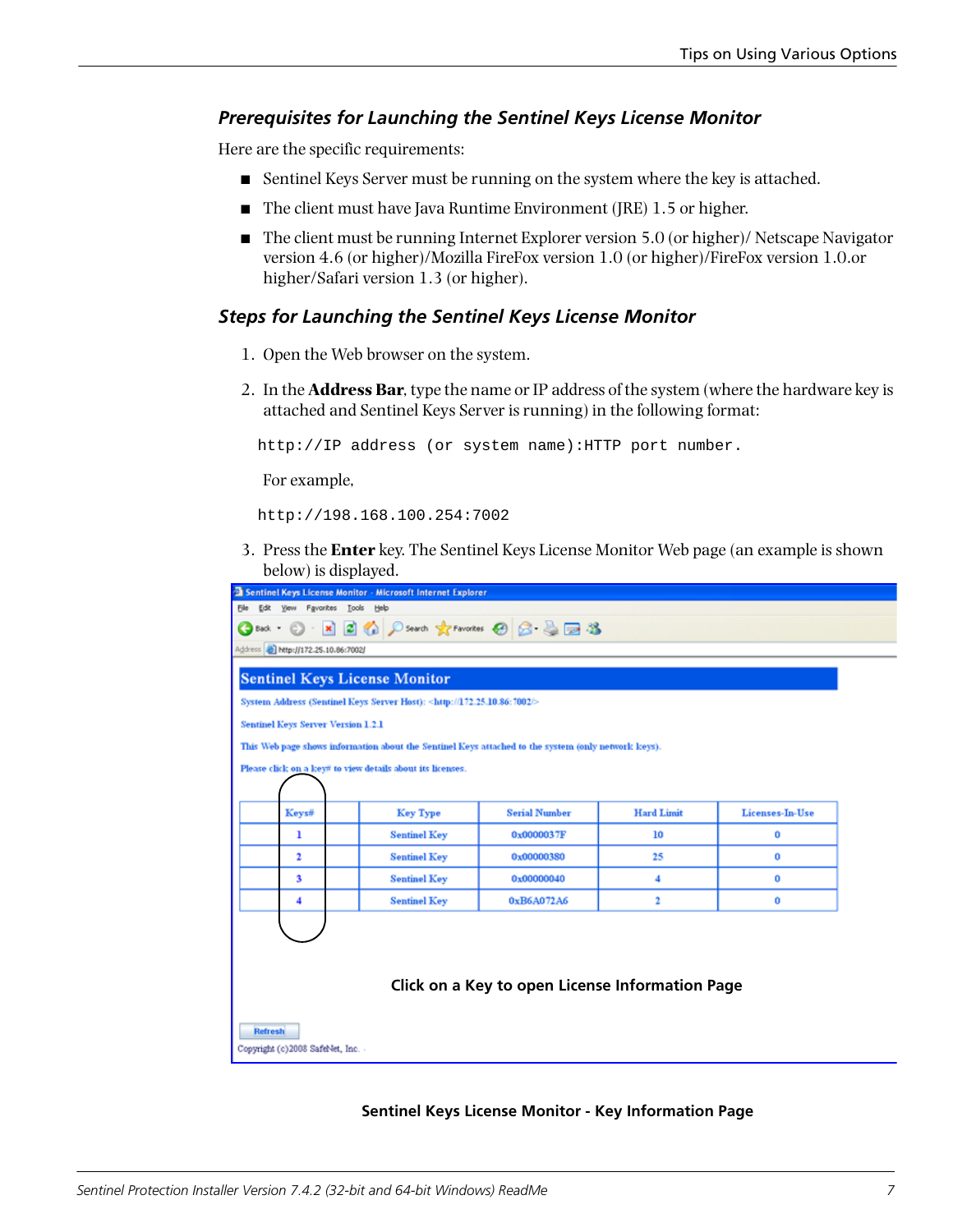| Sentinel Keys License Monitor - Microsoft Internet Explorer                             |                   |                   |                                    |
|-----------------------------------------------------------------------------------------|-------------------|-------------------|------------------------------------|
| File Edit View Favorites Tools Help                                                     |                   |                   |                                    |
| Address ( ) http://172.25.10.174:7002/lomseirfo.html?1                                  |                   |                   | Links 30<br>$\vee$ $\Box$ $\infty$ |
| <b>Sentinel Keys License Monitor &gt; License Information</b>                           |                   |                   |                                    |
| System Address (Sentinel Keys Server Host): <http: 172.25.10.174:7002=""></http:>       |                   |                   |                                    |
| Serial Number: 0x33ABF722                                                               |                   |                   |                                    |
| This Web page shows the licenses available with the Sentinel Key.                       |                   |                   |                                    |
| Click on license# to view information about the clients using them.                     |                   |                   |                                    |
|                                                                                         |                   |                   |                                    |
| License#                                                                                | <b>License ID</b> | <b>User Limit</b> | Licenses-In-Use                    |
| ı                                                                                       | 0x1               | 2                 | 0                                  |
| 2                                                                                       | 0x8212            | 3                 | ı                                  |
| 3                                                                                       | 0x8213            | o                 | 0                                  |
| 4                                                                                       | 0x788             | 0                 | 0                                  |
| s                                                                                       | 0x4               | 0                 | ٥                                  |
| 6                                                                                       | 0x6               | 0                 | 0                                  |
| 7                                                                                       | 0x7               | 0                 | 0                                  |
| Click on a License to open the Client Information page<br><b>Back</b><br><b>Refresh</b> |                   |                   |                                    |
|                                                                                         |                   |                   |                                    |
| C Applet LicensebritoApplet started                                                     |                   |                   | <sup>t</sup> Internet              |

**Sentinel Keys License Monitor - License Information Page**

| Sentinel Keys License Monitor - Microsoft Internet Explorer                                                                                                                          |                  |                          |                          |                     |
|--------------------------------------------------------------------------------------------------------------------------------------------------------------------------------------|------------------|--------------------------|--------------------------|---------------------|
| View Favorites Tools Help<br>Edit.                                                                                                                                                   |                  |                          |                          |                     |
| http://172.25.10.174:7002/icenseUsages.html?1?8212                                                                                                                                   |                  |                          | $\vee$ $\Rightarrow$ Go  | Links <sup>39</sup> |
| <b>Sentinel Keys License Monitor &gt; License Information &gt; Client Information</b><br>Serial Number: 0x33ABF722<br>This Web page shows details of the clients using the licenses. |                  |                          |                          |                     |
| <b>Client Address</b>                                                                                                                                                                | <b>User Name</b> | <b>Client</b> login time | <b>Client Process ID</b> |                     |
| new1-000165                                                                                                                                                                          | jchauhan         | 9/1/2005 9:59:0          | 3728                     |                     |
| <b>Back</b>                                                                                                                                                                          |                  |                          |                          |                     |
| Applet LicenselJsagesApplet started                                                                                                                                                  |                  |                          | <b>D</b> Internet        |                     |

**Client Information Page (When the Cancel License Option is Not Available)**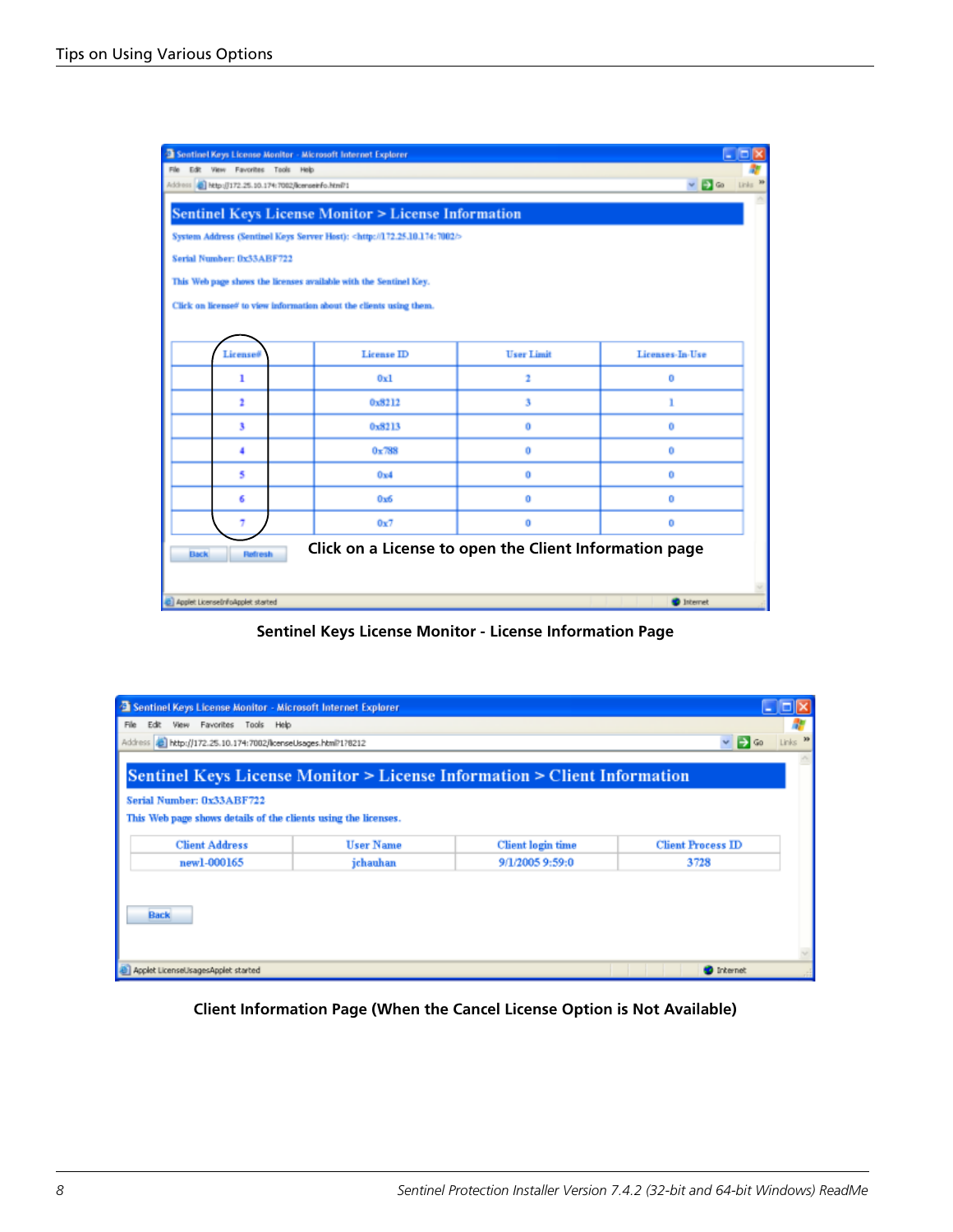| Sentinel Keys License Monitor - Microsoft Internet Explorer |                                                    |                  |                                                                                                                                            |                                     |
|-------------------------------------------------------------|----------------------------------------------------|------------------|--------------------------------------------------------------------------------------------------------------------------------------------|-------------------------------------|
| View Favorites Tools Help<br>Edit                           |                                                    |                  |                                                                                                                                            |                                     |
|                                                             | http://172.25.10.174:7002/icenseUsages.html?1?8212 |                  |                                                                                                                                            | Links 39<br>$\vee$ $\Rightarrow$ Go |
|                                                             |                                                    |                  |                                                                                                                                            |                                     |
|                                                             |                                                    |                  | Sentinel Keys License Monitor > License Information > Cancel License                                                                       |                                     |
| Serial Number: 0x33ABF722                                   |                                                    |                  |                                                                                                                                            |                                     |
|                                                             |                                                    |                  | Select the license(s) to be canceled using the check box(es) and click Cancel License Session button shown at the bottom of this Web page. |                                     |
|                                                             |                                                    |                  |                                                                                                                                            |                                     |
| Cancel                                                      | <b>Client Address</b>                              | <b>User Name</b> | <b>Client</b> login time                                                                                                                   | <b>Client Process ID</b>            |
| ш                                                           | new1-000165                                        | jchauhan         | 9/1/2005 9:57:33                                                                                                                           | 3728                                |
|                                                             |                                                    |                  |                                                                                                                                            |                                     |
| <b>Back</b>                                                 | <b>Cancel License Session</b>                      |                  |                                                                                                                                            |                                     |
|                                                             |                                                    |                  |                                                                                                                                            |                                     |
|                                                             |                                                    |                  |                                                                                                                                            |                                     |
|                                                             |                                                    |                  |                                                                                                                                            |                                     |
| Applet CancelInfoApplet started                             |                                                    |                  |                                                                                                                                            | <b>D</b> Internet                   |

**Client Information Page (When the Cancel License Option is Available)**

# **Cancelling a License**

If desired, a system administrator can cancel the licenses issued to the clients from a Sentinel Key. This need might arise in situations when some other privileged client needs a license or an application terminates without releasing the license acquired.

Please follow the steps given below to cancel the licenses in the Sentinel Keys License Monitor:

- 1. On the system where Sentinel Keys Server is installed, run the Password Generation utility2 to generate the *sntlpass.dat* file. It is available at the following path:
	- ❑ **For Windows 32-bit:** *<OS drive>:\Program Files\Common Files\SafeNet Sentinel\Sentinel Keys Server*
	- ❑ **For Windows 64-bit:** *<OS drive>:\Program Files(x86)\Common Files\SafeNet Sentinel\Sentinel Keys Server*
- *Note:* Do remember the password; it will be required for authenticating the cancel license request (see step 7).
	- 2. Restart the Sentinel Keys Server.
	- 3. Launch the Sentinel Keys License Monitor. The main page (keys information) will appear.
	- 4. Select the Sentinel Key whose licenses are to be canceled. The license information page will appear.
	- 5. Select the license#. The client information page will appear.
	- 6. Select the **Cancel** check box(es) for the licenses to be canceled. You can cancel up to 10 licenses at a time.

<sup>2.</sup> The *PwdGenUtility.exe* for Windows and *PwdGenUtility* for Linux and Macintosh.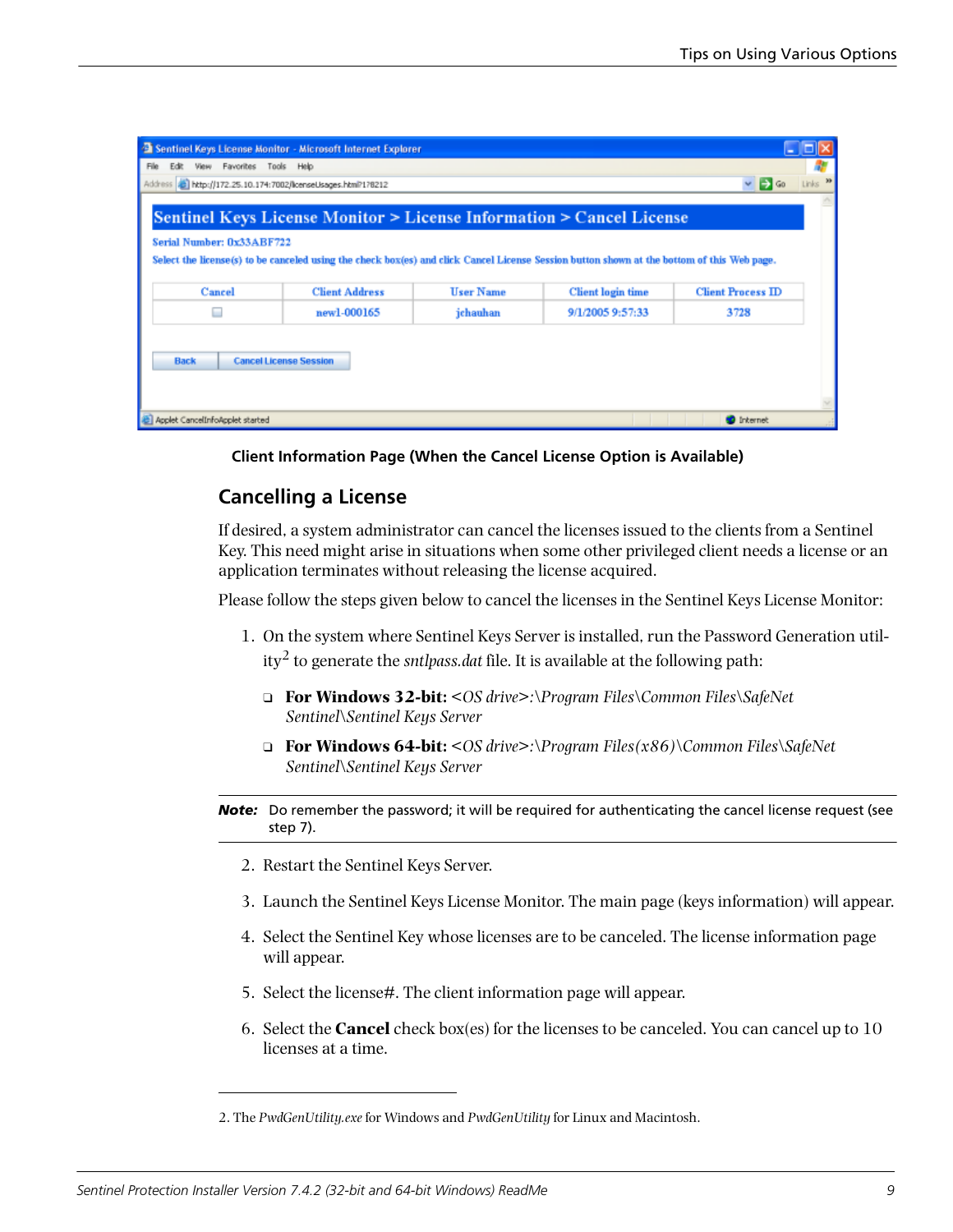- 7. Click **Cancel License Session**. A dialog box will appear prompting you to provide the same password specified in step 1.
- 8. Click **OK**. Verify for the license(s) canceled.

The Sentinel Keys License Monitor will not prompt you for any errors encountered while canceling a license. However, a license will not be canceled if there is excessive traffic in the network or you specified a wrong password in step 7.

# **About** *loadserv.exe*

Using *loadserv.exe* you can:

- Install and remove the Sentinel Protection Server service.
- Set the server's log file locations. There are two separate log files, one for errors and one for processed transactions. If no locations are set for these log files, no logging will take place.
- Set the port used by the Sentinel Protection Server to launch the Sentinel License Monitor. You may need to do this in case the default HTTP port (6002) is being used by some other application.

# **About** *SPNSrvStop.exe*

This utility is provided to stop the Sentinel Protection Server running on a Windows system.

*Note:* The *loadserv.exe* and *SPNSrvStop.exe* utilities are only for Sentinel Protection Server and not for Sentinel Keys Server.

# **About** *sntlconfigsrvr.xml*

Using *sntlconfigsrvr.xml* you can:

- Configure the Sentinel Keys Server.
- Define all the supported protocols, the server will be accepting client request from.
- Modify the server and client port for communication. You may need to do this in case the default client application communication port (7001) is being used by some other application.

*Note:* Modifying this port requires equivalent modification in client configuration file (*sntlconfig.xml*) too.

- Modify the Sentinel Keys License Monitor tool port. The default HTTP port is 7002.
- Generate Client Request Response and error log files.

*Note:* Restart the Sentinel Keys Server to apply any changes you make to the server configuration file (*sntlconfigsrvr.xml*).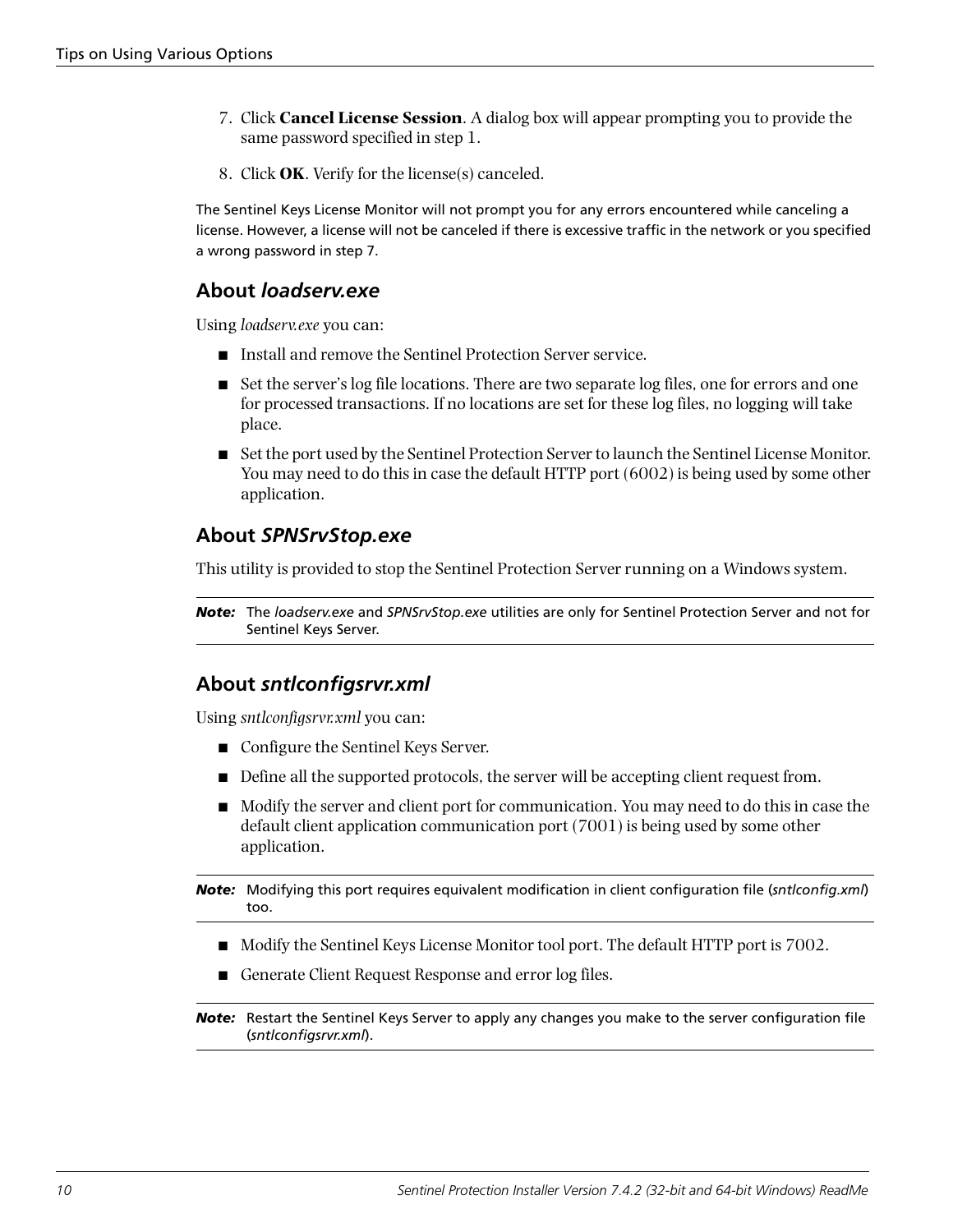# **Using the Driver Configuration Program**

Sentinel System Driver contains a configuration program called *SetupSysDriver.exe* to allow you configure the driver, if necessary. It also contains an option that allows you to call the original installer to modify, repair, or remove the installation.

The driver configuration program—*SetupSysDriver.exe*—is located at *<OS Drive>\Program Files\Common Files\SafeNet Sentinel\Sentinel System Driver.* When you run it, a window will come up giving you a few configuration choices.

If you only have the USB driver installed, the configuration program will not detect the USB driver if no USB key is plugged in. This is because the plug-n-play USB driver is only loaded when a key is plugged in. This differs from the parallel driver, which is always loaded after it is installed, so the configuration program should always detect its presence.

### *Add/Repair/Remove Installation*

If you select this option, the installer will run the Windows Installer and allow you to modify/ repair/remove the installation. This option is the same as going to the **Add/Remove Programs**  option.

## *Configure Driver*

The **Configure Driver** option allows you to manually configure the parallel ports used by the Sentinel System Driver. In general, the driver is able to automatically detect your parallel ports and does not need to be set up manually. However, in some cases manual modifications are required. Any changes to the ports could potentially cause the driver to fail. For more information on changing the ports and various options, click the **Help** button.

*Tip:* **Sentinel System Driver automatically detects the user-configured, PCI parallel port cards** A feature has been added to the Sentinel System Driver for Windows NT-based operating systems that will allow it to recognize add-in PCI parallel port adapters that have been configured by the operating system. You need not enter the port addresses assigned to those adapters.

# **Modify/Repair/Remove Instructions**

If you have installed Sentinel Protection Installer using its *setup.exe* or the Sentinel Protection Installer's executable, then use the following instructions to repair/remove it on a Windows NTbased operating system:

- 1. Go to **Settings > Control Panel** from the **Start** menu.
- 2. Double-click the **Add/Remove Programs** to obtain a list of software programs installed on your system. Look for the Sentinel Protection Installer's entry.
- 3. Click **Remove** and follow the on-screen instructions. A message may appear asking you to reboot your system.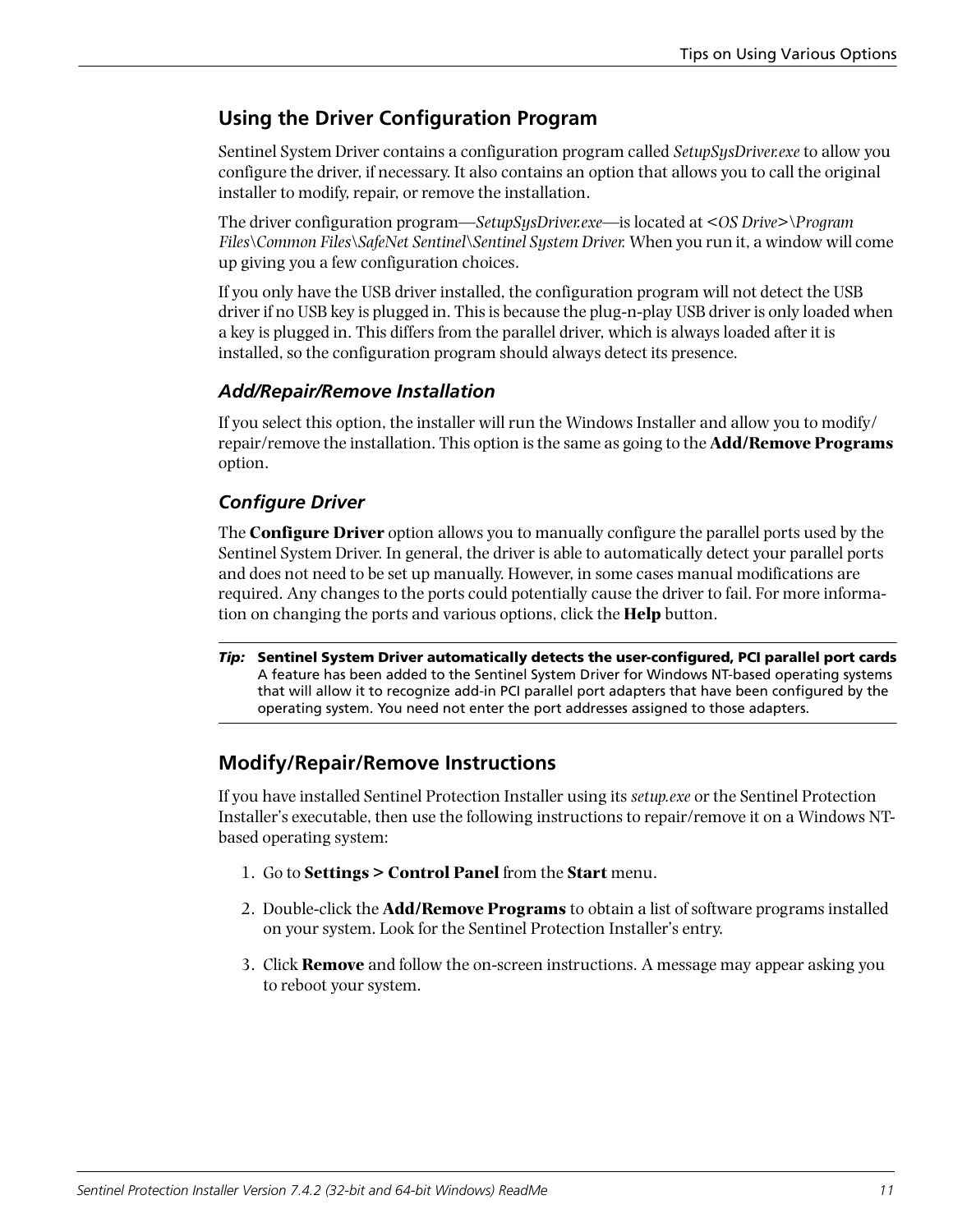# **Getting Help**

If you have questions, need additional assistance, or encounter a problem, please contact our Technical Support using the options provided below:

| <b>Customer Connection Center (C3)</b>                                                                                                                     |                                                                                                                                                         |  |  |  |
|------------------------------------------------------------------------------------------------------------------------------------------------------------|---------------------------------------------------------------------------------------------------------------------------------------------------------|--|--|--|
| http://c3.safenet-inc.com<br>Online support system to get quick answers for your queries. It also provides you direct access to<br>SafeNet knowledge base. |                                                                                                                                                         |  |  |  |
|                                                                                                                                                            | <b>Sentinel Integration Center (C3)</b>                                                                                                                 |  |  |  |
|                                                                                                                                                            | http://www.safenet-inc.com/support/ic/iclogin.asp<br>Provides the information you need to successfully integrate Sentinel products with your solutions. |  |  |  |
|                                                                                                                                                            | <b>Americas</b>                                                                                                                                         |  |  |  |
| Internet                                                                                                                                                   | http://www.safenet-inc.com/support/index.asp                                                                                                            |  |  |  |
| E-mail                                                                                                                                                     | support@safenet-inc.com                                                                                                                                 |  |  |  |
| <b>United States</b>                                                                                                                                       |                                                                                                                                                         |  |  |  |
| Telephone                                                                                                                                                  | (800) 545-6608, (410) 931-7520                                                                                                                          |  |  |  |
| <b>Europe</b>                                                                                                                                              |                                                                                                                                                         |  |  |  |
| E-mail                                                                                                                                                     | support@safenet-inc.com                                                                                                                                 |  |  |  |
| <b>France</b>                                                                                                                                              |                                                                                                                                                         |  |  |  |
| Telephone                                                                                                                                                  | 0825 341000                                                                                                                                             |  |  |  |
| Germany                                                                                                                                                    |                                                                                                                                                         |  |  |  |
| Telephone                                                                                                                                                  | 01803 7246269                                                                                                                                           |  |  |  |
| <b>United Kingdom</b>                                                                                                                                      |                                                                                                                                                         |  |  |  |
| Telephone                                                                                                                                                  | +44 (0) 1276 608000, +1 410 931-7520 (Intl)                                                                                                             |  |  |  |
| <b>Pacific Rim</b>                                                                                                                                         |                                                                                                                                                         |  |  |  |
| E-mail                                                                                                                                                     | support@safenet-inc.com                                                                                                                                 |  |  |  |
| <b>Australia and New Zealand</b>                                                                                                                           |                                                                                                                                                         |  |  |  |
| Telephone                                                                                                                                                  | +1 410 931-7520 (Intl)                                                                                                                                  |  |  |  |
| China                                                                                                                                                      |                                                                                                                                                         |  |  |  |
| Telephone                                                                                                                                                  | (86) 10 8851 9191                                                                                                                                       |  |  |  |
| <b>India</b>                                                                                                                                               |                                                                                                                                                         |  |  |  |
| Telephone                                                                                                                                                  | +1 410 931-7520 (Intl)                                                                                                                                  |  |  |  |
|                                                                                                                                                            | <b>Taiwan and Southeast Asia</b>                                                                                                                        |  |  |  |
| Telephone                                                                                                                                                  | (886) 2 27353736, +1 410 931-7520 (Intl)                                                                                                                |  |  |  |

### **Technical Support Contact Information**